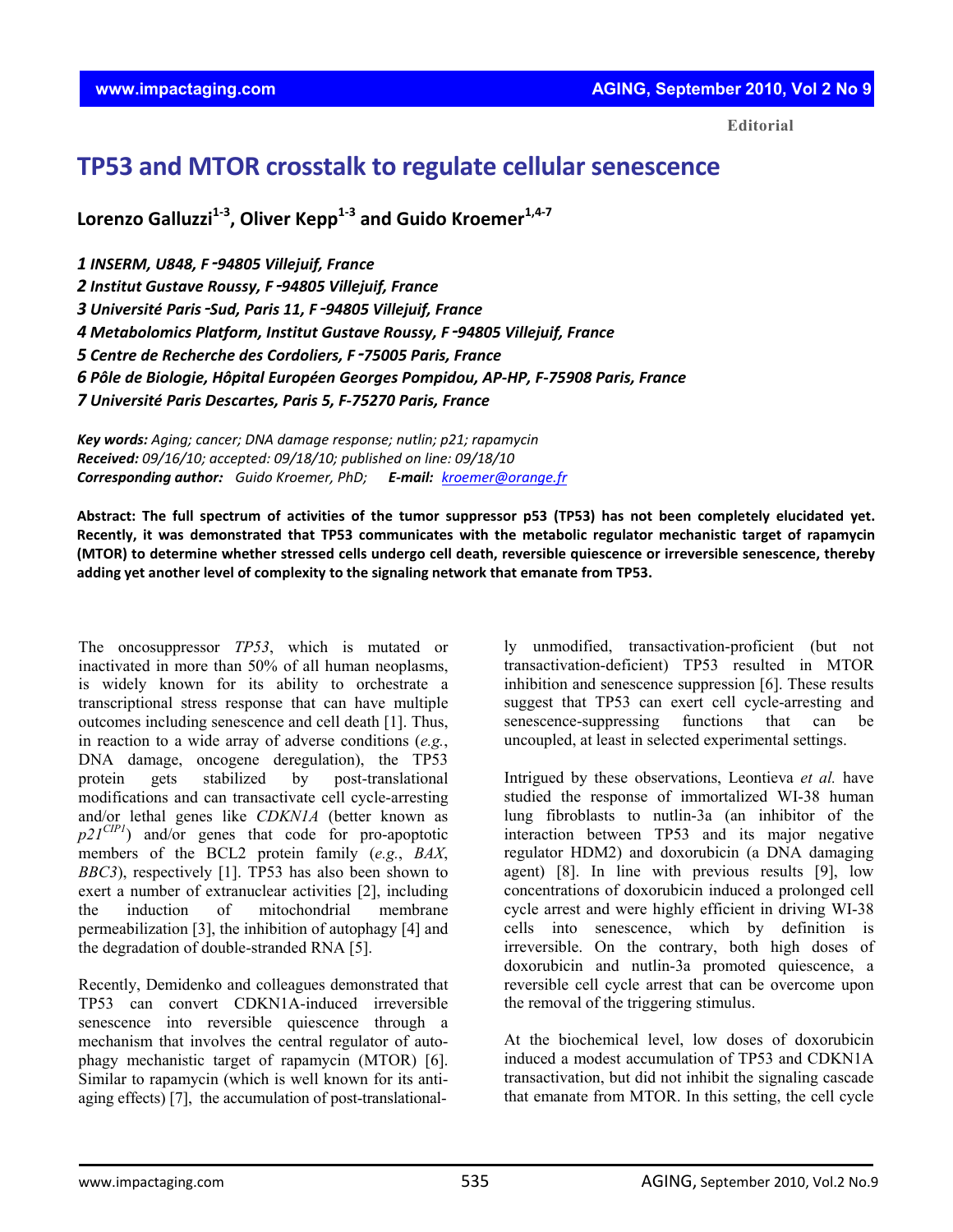arresting activity of TP53 prevailed and cells were driven into senescence [8]. On the other hand, both high doxorubicin concentrations and nutlin-3a provoked TP53 superinduction while inhibiting MTOR-mediated phosphorylation, a condition that resulted in reversible quiescence in spite of normal CDKN1A transactivation [8]. Notably, the co-administration of high doxorubicin and nutlin-3a led to TP53 hyperaccumulation, complete suppression of MTOR activity, poor transactivation of CDKN1A and cell death. These results indicate that the levels of TP53 and the activation status of the MTOR pathway are critical to determine whether, in nonapoptotic settings, CDKN1A will orchestrate an irreversible or a reversible cell cycle arrest [8].

Both TP53 and MTOR are known for their autophagymodulatory functions. While nuclear TP53 stimulates autophagy by transactivating several pro-autophagic genes, both cytoplasmic TP53 and MTOR tonically inhibit the autophagic flow [4]. Nutlin-3a-mediated senescence suppression (which proceeds through TP53 superinduction and MTOR inhibition) requires the transcriptional functions of TP53, implying that at least one, thus far elusive, TP53 target protein is responsible for TP53 senescence-suppressing functions [6]. One such TP53-responsive protein is sestrin 2, which can inhibit MTOR [10] and hence induce autophagy [11,

12]. However, the exact nature of the relevant p53 target(s) that regulate the switch between senescence and quiescence remains elusive.

Based on the fascinating results obtained by Leontieva *et al.* [8], it can be speculated that nuclear TP53 might simultaneously transactivate the cell cycle-arresting factor CDKN1A and one or more hitherto unidentified anti-senescence (and perhaps pro-autophagic?) protein(s) that would operate similar to rapamycin, through the inhibition of MTOR. How would then the senescence-inducing activity of TP53 prevail over TP53-mediated senescence suppression (and *vice versa*)? As a possibility, the promoter of *CDKN1A*  might display a high affinity for TP53, while the promoter of the TP53 target that suppresses MTOR activity might require high TP53 concentrations for efficient transactivation. This hypothesis takes into consideration the fact that CDKN1A is induced at similar levels by both low and high doses of doxorubicin, as well as by low and high concentrations of nutlin-3a [8]. In this scenario, the accumulation of TP53 beyond a low threshold would activate CDKN1A-mediated senescence (Figure 1A), whereas high levels of TP53 would be required for the ignition of a senescence-suppressing program that (once started) would always prevail over the effects of CDKN1A (Figure 1B).



**Figure 1. TP53 levels determine whether CDKN1A will orchestrate irreversible senescence or quiescence.** (**A**) Low doses of doxorubicin are sufficient to trigger TP53‐mediated transactivation of the cell cycle‐arresting protein CDKN1A. Under conditions in which the MTOR pathway is active, prolonged cell cycle arrest results in irreversible senescence. (**B**) High doxorubicin concentrations (or nutlin‐3a alone or in combination with low doses of doxorubicin) not only drive TP53-mediated CDKN1A transactivation but might also result in the induction of one (or more) senescence-suppressing factors. In this scenario, MTOR activity is suppressed and CDKN1A-mediated cell cycle arrest is reversible (quiescence). By pharmacologically inhibiting MTOR, rapamycin also exerts senescence‐suppressing functions.